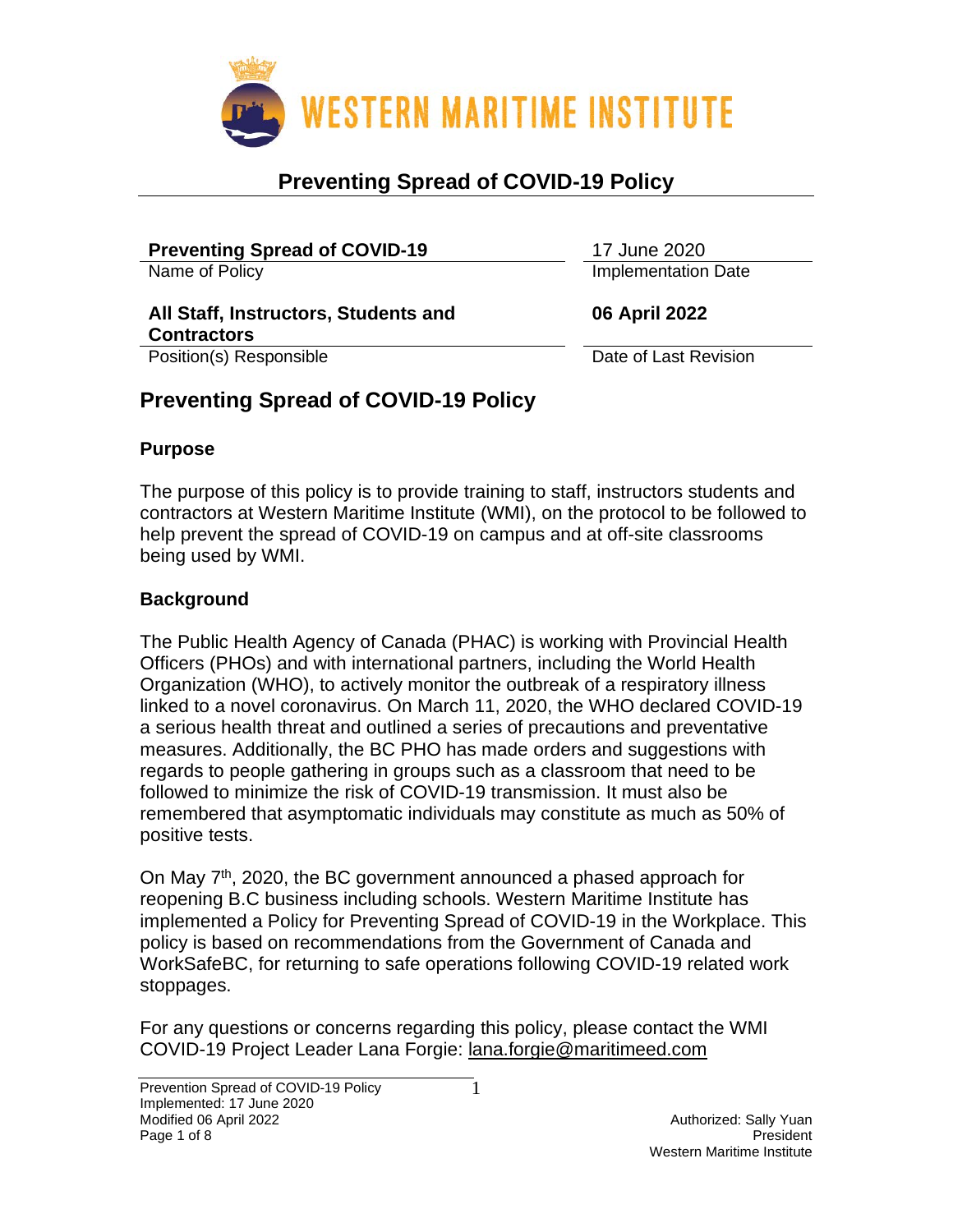

### **Understanding the risk of COVID-19**

WMI management is monitoring the ever-evolving COVID-19 situation via multiple channels, including the news, official government email alerts, and information disseminated by our various education partners: TC, PTIB, EQA, etc.

Pertinent information from the provincial government and local health authorities is communicated to staff and students via email or in-person.

COVID-19 prevention policies are reviewed on an ongoing basis and changes are implemented in this policy as necessary and required by local and/or provincial health authorities.

### **Reducing risk by staying home when sick**

When sick, staff members are encouraged to stay home, work remotely, and only return to school when they are feeling well again. Meetings can be held virtually, and many projects can be completed from home. If necessary, a VPN can be set up to allow the staff member secure access to WMI materials.

When sick, students are to contact WMI and their instructor to inform them they will not be in class. If possible, accommodations will be made to catch the student up when they return to class, so long as their attendance record still falls within Transport Canada guidelines. If a student withdraws from a course due to sickness and the situation warrants, accommodations will be made.

### **Procedures before allowing student access to WMI:**

### **Preventing COVID-19 in the Workplace**

All personnel are expected to arrive at WMI healthy and without reason to believe they are at increased risk of passing COVID-19 to others; and should ensure they understand and comply with the infection prevention policies and practices in place.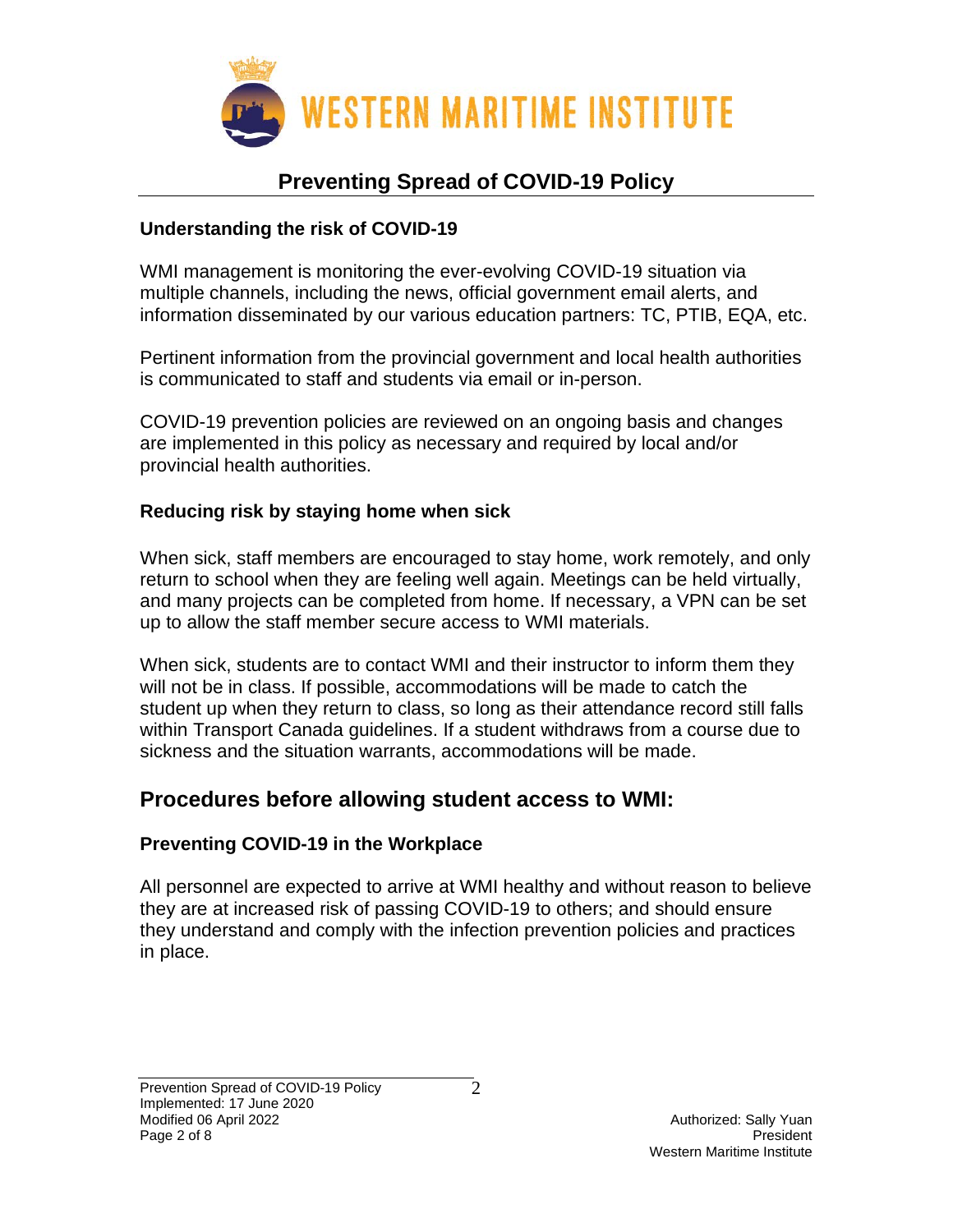

#### **Masks**

**Mask wear continues to be mandatory at WMI when inside any building** at either campus or offsite facilities being used for instructing or other purposes on behalf of WMI. WMI recommends staff and students wash or replace their mask daily and choose a good quality double-layer cloth or medical-grade mask. Better yet, take advantage of the free masks provided by WMI at all locations. Please note that bandanas, neck gaiters and masks with exhaust valves will not be accepted as a substitute for a face mask and that visors and face shields are only permitted when used in addition to a mask. Due to the severity of the current COVID outbreak, there will be no accommodations made for medical reasons that prohibit a person from wearing a mask on Campus. If the issue is so severe that one cannot wear a mask, then WMI will reschedule the student to a course to be held once WMI lifts the mask restrictions at a future date.

### **Reference:** *Government of Canada Preventing COVID-19 in the Workplace*

### **Keep your hands clean**

- Wash your hands often with soap and water for at least 20 seconds.
- If soap and water are not available, use an alcohol-based hand sanitizer.
- Avoid touching your eyes, nose and mouth.
- Cough or sneeze into the bend of your arms.
- Avoid touching surfaces people touch often.
- Instead of handshake, fist bump etc., give a friendly wave as a greeting.
- Use of necessary personal protective equipment, as directed.

### **Keep your environment clean**

- Use appropriate products to clean and disinfect items like your desk, work surface, phones, keyboards and electronics.
- If they can withstand the use of liquids for disinfection, frequently touched electronics such as phones, computers, simulator equipment, laptops and other devices may be disinfected with 70% alcohol (e.g. alcohol prep wipes).
- Doors, when possible, are propped open so no touching of the handle is required.

3

• Building ventilation/HVAC systems have been updated at both campuses.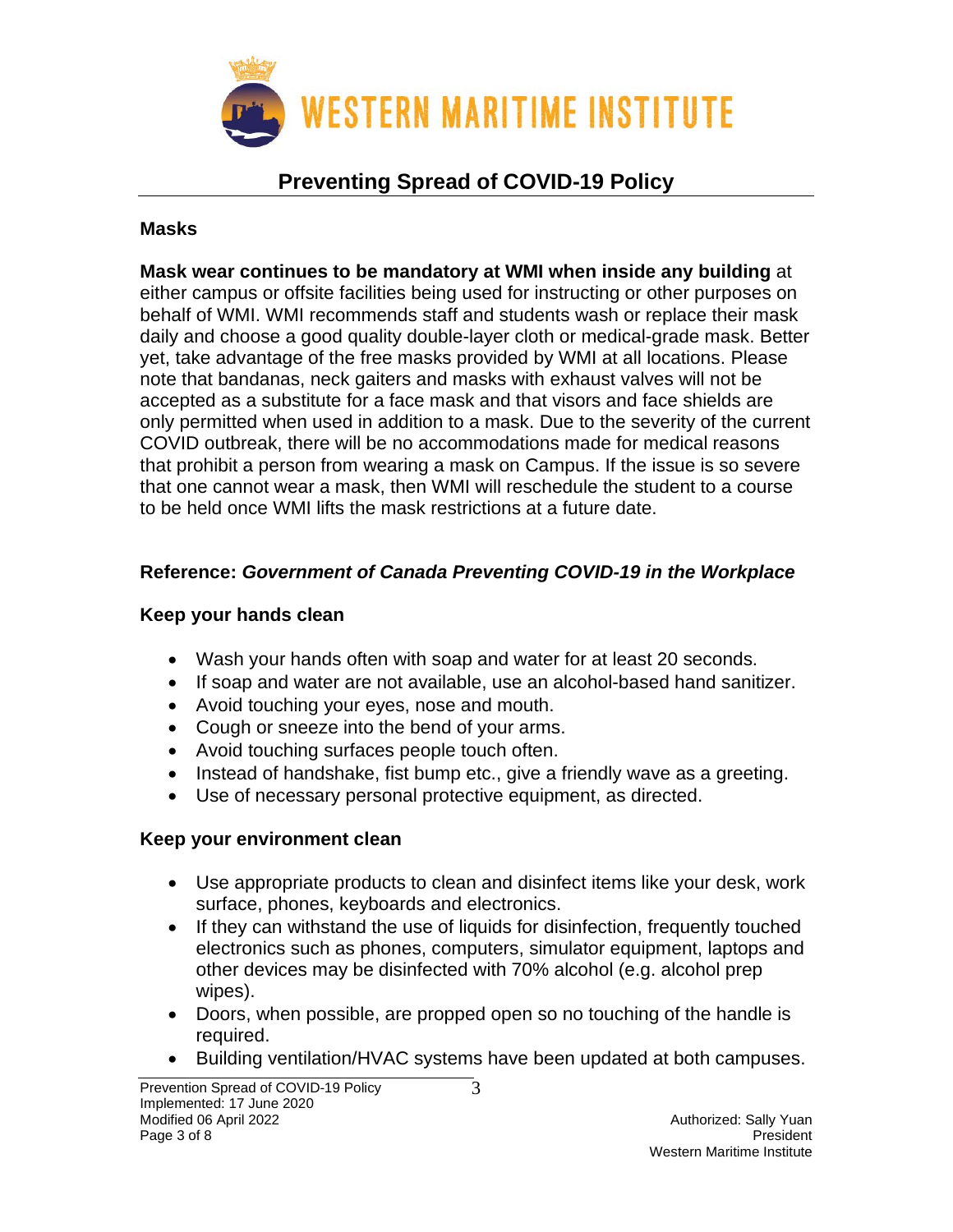

### **Keep your distance**

- Keep a distance of 2 meters between you, your coworkers, and students.
- Increase distance between desks, tables and workstations.
- Reduce activities that require close physical proximity or contact with people, such as team meetings.
- Limit any contact closer than 2 metres to the shortest time possible.
- If one absolutely must work within 2 metres of others PPE is to be worn i.e. a mask and gloves

## **Additional measures**

- Where possible, classes have been adapted for online delivery.
- A sign will be posted at both campuses instructing students to visit a designated staff member to determine risk, if any, if they fit either of the following criteria:
	- o Have travelled outside of Canada within the last 14 days
	- o Are experiencing any symptoms of COVID-19
		- Students who fall under one or both of these criteria may be required to complete a rapid COVID-19 test before joining their class

## **If you have a symptom of COVID-19**

- If you think you might have COVID-19, use the self-assessment tool provided by the Government of Canada to find out what to do.
- If is critical that, if you have one symptom of COVID-19 (fever, cough or difficulty breathing), or even mild symptoms, you should stay home to avoid spreading illness to others.
- If you develop even mild symptoms while at your workplace, separate yourself from others and inform your instructor or the COVID-19 Project Leader and go home, avoiding use of public transit if possible.
- Rapid tests are available at both WMI campuses and can be provided to any students, staff, or instructors who are feeling unwell and experiencing symptoms.

### **Guidance for Self-Isolation Reference:** *The BC Centre for Disease Control (BC CDC)*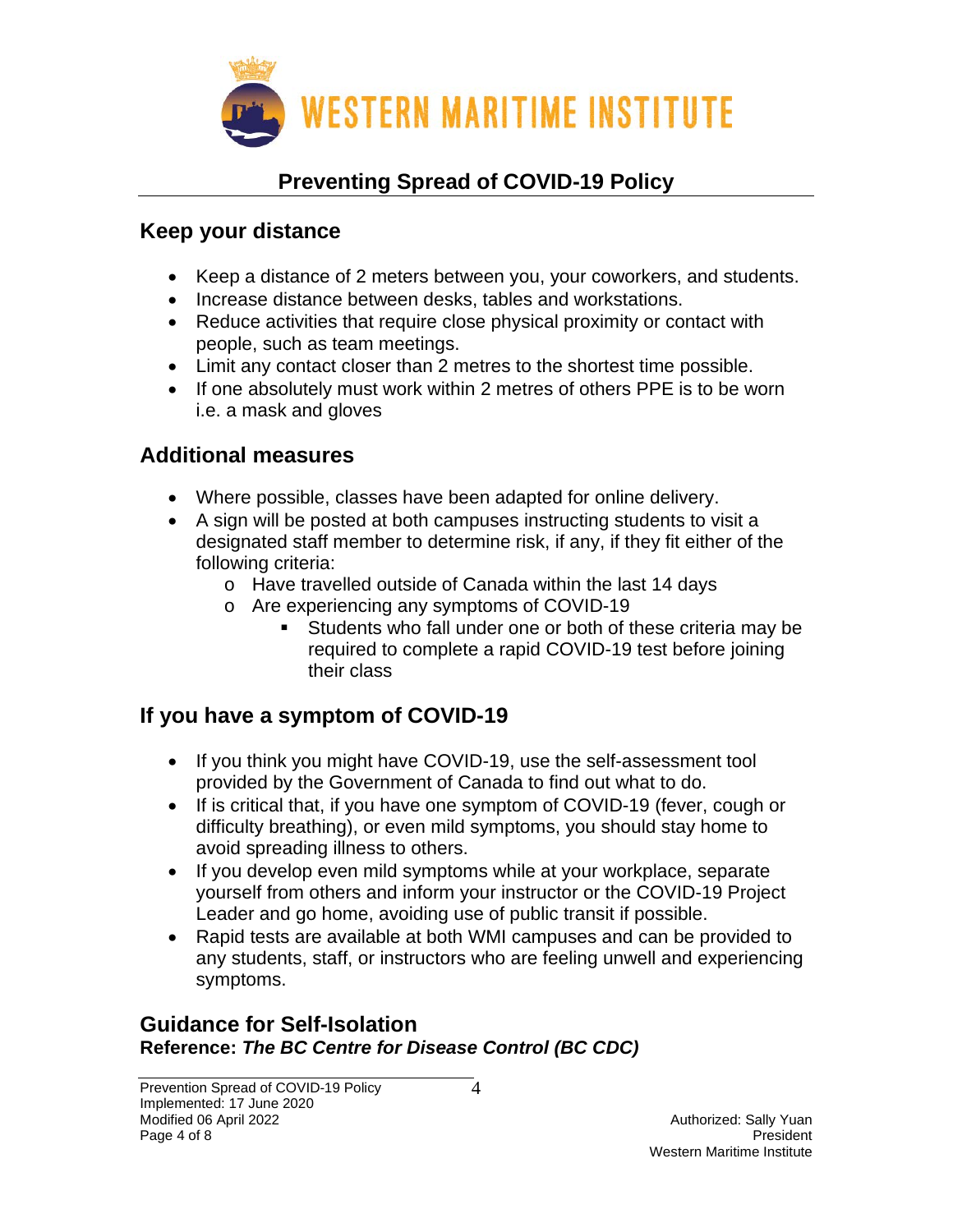

The Provincial Health Officer (PHO) and the BC Centre for Disease Control (BC CDC) have issued the following guidance around self-isolation:

- Anyone with symptoms of COVID-19 including fever, chills, cough, shortness of breath, sore throat and painful swallowing, must self-isolate at home for a minimum of 5 days.
- Anyone under the direction of the provincial health officer to self-isolate must follow those instructions.
- Anyone who is a contact of a confirmed COVID-19 case must self-isolate for 5 days and monitor for symptoms.
- Prohibit or limit visitors.

## **WMI Infection Prevention Practices**

- The front and back door should be left open for at least 20-30 minutes twice a day to allow fresh air turnover in the campus buildings.
- Lunch hour and break times should be staggered between classes to allow 2 metres distance between individuals in all break rooms. Social distance should be maintained between all chairs.
- Food or drinks are not to be shared.
- Handwashing should be conducted frequently, including upon arriving at WMI, before and after breaks, after handling cash or other materials and before and after handling common tools and equipment.
- All garbage bins should be disinfected every evening before the school reopens in the morning.
- Paperless media should be encouraged to avoid direct contact between individuals. Homework and assignments can be put on tablets.
- All persons shall wear face masks when inside any building on campus or any areas where social distance is difficult to maintain.
- Where other measures are not sufficient, the use of gloves should be considered, understanding that these have limitations and are a last resort after all other methods of hazard mitigation have been tried.
- The maximum number of persons allowed in a classroom or any communal gathering area is based on the occupancy load marked on the signage by the door or entrance.
- The maximum number of students allowed in a simulator bridge is two plus an instructor and a TC Invigilator as required.

5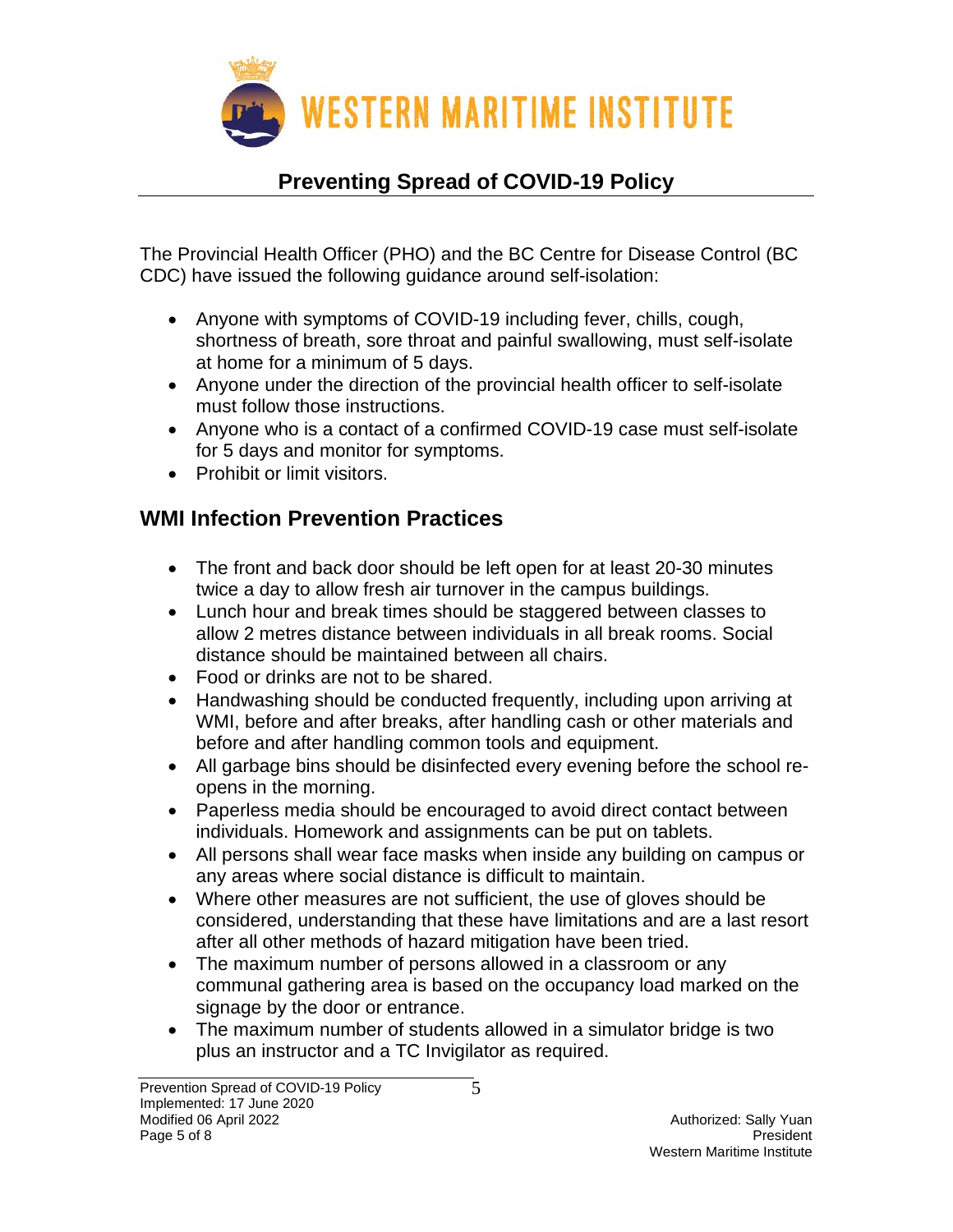

- Chartwork tools should not be shared and can be purchased through the WMI Office Manager. Students should maintain social distancing with each student using their own charts.
- Information regarding use of personnel protective and other equipment will be included in a separate detailed policy. We are working with industry professionals to ensure that we have the highest level of safety practices in place for our personnel protective equipment.
- The COVID-19 Project Leader must be notified if any individual shows symptoms of COVID-19. It should be reported as soon as possible to local area medical professionals and the individual should be isolated. Contact tracing should immediately be implemented, and the surrounding areas and ventilation system should be disinfected immediately.
- The COVID-19 Project Leader and/or her authorized person is responsible to follow up with the individual and to provide support as required.

# **Communicating policy changes to staff and students**

- Admin updated at weekly staff meetings on any relevant policy changes. Instructors are informed via email from the campus director or in-person from WMI admin. Students are updated via instructors or email from WMI admin.
- Supervisors hold a weekly meeting with management where they are updated on any policy changes.
- Signage is posted all over campus reminding staff and students that masks are mandatory and encouraging good hand hygiene.

## **Monitoring COVID-19 policies and preventative measures**

- Any updates to COVID policy are reviewed by the VP, campus director, head instructor, and office manager before being approved. Anyone on staff can suggest changes to be discussed/implemented in WMI's COVID-19 response plan.
- Health and safety concerns in the workplace can be communicated during weekly staff meetings or discussed with a supervisor in private.
- All staff, including instructors, are reminded to be vigilant about enforcing COVID prevention policy, both for students and each other. Repeated breaches of COVID policy (mask wearing, etc) are to be addressed by the campus director/head instructor.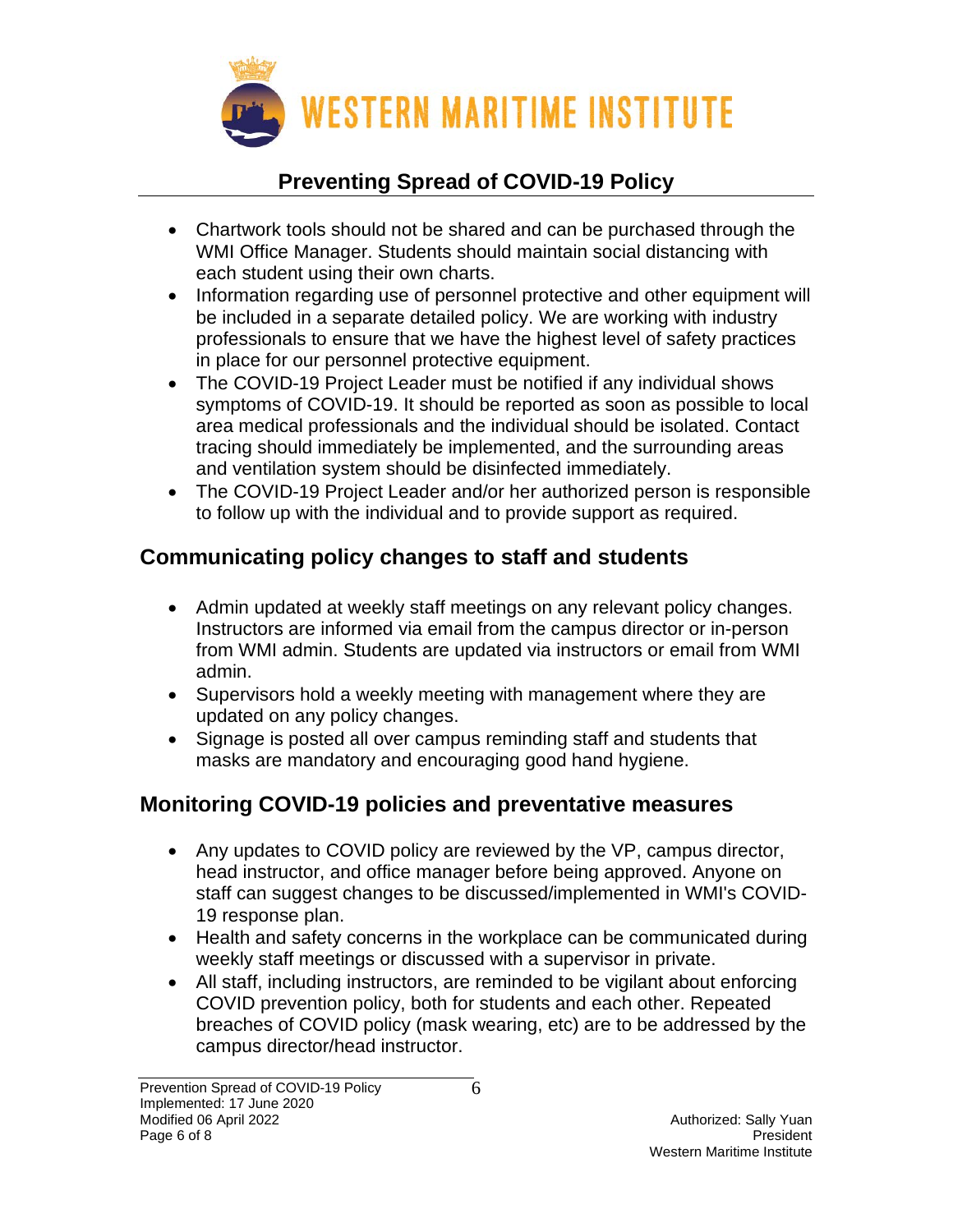

• This policy is reviewed and updated on an ongoing basis.

### **Resolving concerns about unsafe work**

### **Reference:** *WorkSafeBC*

WorksafeBC's OHS Regulations 3.12 states that workers have the right to refuse work if they have reasonable cause to believe it presents an undue hazard to the health and safety of any person.

An undue hazard is an "unwarranted, inappropriate, excessive, or disproportionate" risk, above and beyond the potential exposure a general member of the public would face through regular, day-to-day activity.

Please contact the WMI COVID-19 Project Leader immediately if there are concerns regarding unsafe work due to COVID-19. If the matter is not resolved, the worker and the supervisor or employer must contact WorkSafeBC.

## **Case/Outbreak Management**

In the event of a confirmed case of COVID-19 amongst staff, students, or any visitors to campus within the last 5-days, WMI is prepared to follow the guidance of the local health authority.

- If a student begins experiencing COVID-19 symptoms, they will be given a rapid at-home COVID test.
- If the test comes back positive, the WMI COVID-19 Project Lead will immediately contact the local health authority to report the case.
- The COVID-19 Project Lead will speak to the affected persons/class(es) to inform them of the situation and encourage self-monitoring for symptoms.
- WMI will assist with contract tracing as well as follow any directives laid out by the local health authority.
- Those determined as close contacts via contact tracing will be given instructions to self-isolate for 5 days.
- To prevent further spread of COVID-19, additional signage will be posted, hygiene measures will be reinforced, and the need for class/campus closures will be considered as necessary.

7